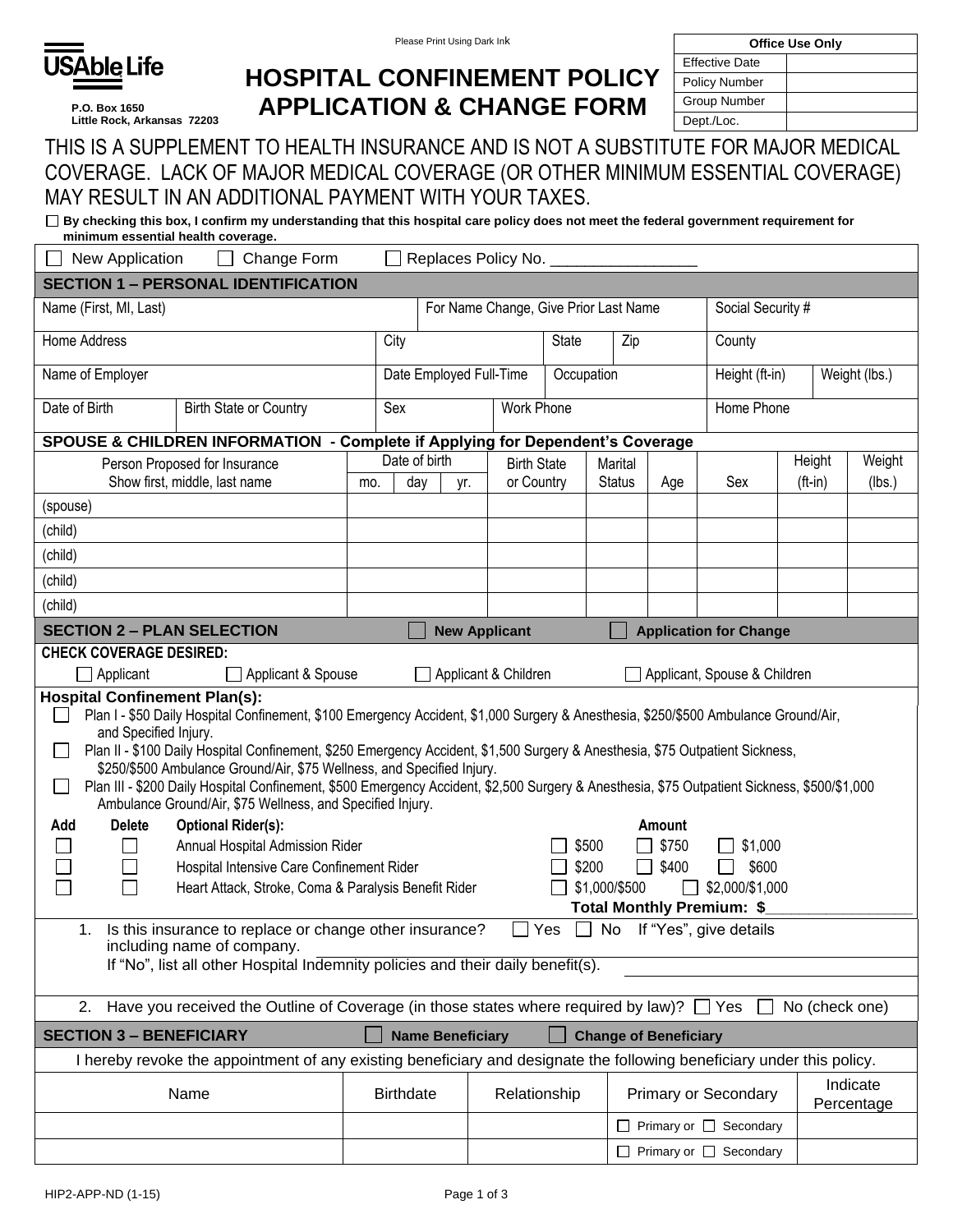| Employee's Name (Last, First, M.I.) |                                                                                                                                                                                                             |                                                                                                                                                                                                                                                                                                                                                                                                                   | Social Security #                                                                                                     | <b>Employer Name</b> |  |              |
|-------------------------------------|-------------------------------------------------------------------------------------------------------------------------------------------------------------------------------------------------------------|-------------------------------------------------------------------------------------------------------------------------------------------------------------------------------------------------------------------------------------------------------------------------------------------------------------------------------------------------------------------------------------------------------------------|-----------------------------------------------------------------------------------------------------------------------|----------------------|--|--------------|
|                                     |                                                                                                                                                                                                             | <b>SECTION 4 - MEDICAL INFORMATION</b>                                                                                                                                                                                                                                                                                                                                                                            |                                                                                                                       |                      |  |              |
| 1.                                  | Yes<br>Is anyone to be covered currently confined in a hospital or nursing home, or has hospitalization been<br>recommended by a physician? If "Yes," list person(s) and details:<br>Person(s):<br>Details: |                                                                                                                                                                                                                                                                                                                                                                                                                   |                                                                                                                       |                      |  | No           |
|                                     |                                                                                                                                                                                                             |                                                                                                                                                                                                                                                                                                                                                                                                                   |                                                                                                                       |                      |  |              |
|                                     |                                                                                                                                                                                                             |                                                                                                                                                                                                                                                                                                                                                                                                                   |                                                                                                                       |                      |  |              |
| 2.                                  | rheumatoid arthritis?                                                                                                                                                                                       | Has anyone to be covered been confined in a hospital or nursing home within the last 12 months<br>because of internal cancer, melanoma, heart surgery, heart attack, congestive heart failure, vascular<br>disease, hypertension, chronic obstructive pulmonary disease, chronic liver disease, stroke,<br>emphysema, sickle-cell anemia, asthma, chronic bronchitis, Parkinson's disease, multiple sclerosis, or | <u> 1989 - Andrea State Barbara, política e a provincia de la provincia de la provincia de la provincia de la pro</u> |                      |  |              |
|                                     |                                                                                                                                                                                                             |                                                                                                                                                                                                                                                                                                                                                                                                                   |                                                                                                                       |                      |  |              |
|                                     |                                                                                                                                                                                                             |                                                                                                                                                                                                                                                                                                                                                                                                                   |                                                                                                                       |                      |  |              |
| 3.                                  | Person(s):                                                                                                                                                                                                  | Has anyone to be covered ever been diagnosed or treated by a member of the medical profession for:<br>Alzheimer's disease, senile dementia, systemic lupus, kidney failure, diabetes, alcohol or drug abuse,<br>Acquired Immune Deficiency Syndrome (AIDS), AIDS Related Complex (ARC), or Human<br>Immunodeficiency Virus (HIV)?<br>Details:                                                                     | <u> 1989 - Andrea Station Barbara (h. 1989)</u>                                                                       |                      |  |              |
|                                     |                                                                                                                                                                                                             |                                                                                                                                                                                                                                                                                                                                                                                                                   |                                                                                                                       |                      |  |              |
|                                     |                                                                                                                                                                                                             |                                                                                                                                                                                                                                                                                                                                                                                                                   |                                                                                                                       |                      |  |              |
|                                     |                                                                                                                                                                                                             | 4. Is anyone to be covered now pregnant?                                                                                                                                                                                                                                                                                                                                                                          |                                                                                                                       |                      |  | $\mathbf{L}$ |
|                                     |                                                                                                                                                                                                             | Person(s): Details:                                                                                                                                                                                                                                                                                                                                                                                               |                                                                                                                       |                      |  |              |
| 5.                                  |                                                                                                                                                                                                             | Has anyone to be covered ever been diagnosed or treated by a member of the medical profession for hypertension<br>(high blood pressure)? $\Box$ Yes $\Box$ No If "Yes," list person(s), medications taken, medication dosage and last two                                                                                                                                                                         |                                                                                                                       |                      |  |              |
|                                     |                                                                                                                                                                                                             | Medication, Dosage, Readings with Dates:                                                                                                                                                                                                                                                                                                                                                                          |                                                                                                                       |                      |  |              |
|                                     |                                                                                                                                                                                                             | The person(s) named above in questions 1 through 5 may be excluded from coverage by an Exclusion rider to<br>be signed by the applicant prior to policy issuance.<br>6. PRIMARY PHYSICIAN'S NAME:                                                                                                                                                                                                                 | Address:                                                                                                              |                      |  |              |
|                                     |                                                                                                                                                                                                             | Phone Number:                                                                                                                                                                                                                                                                                                                                                                                                     | City, State, Zip:                                                                                                     |                      |  |              |
|                                     |                                                                                                                                                                                                             |                                                                                                                                                                                                                                                                                                                                                                                                                   |                                                                                                                       |                      |  |              |